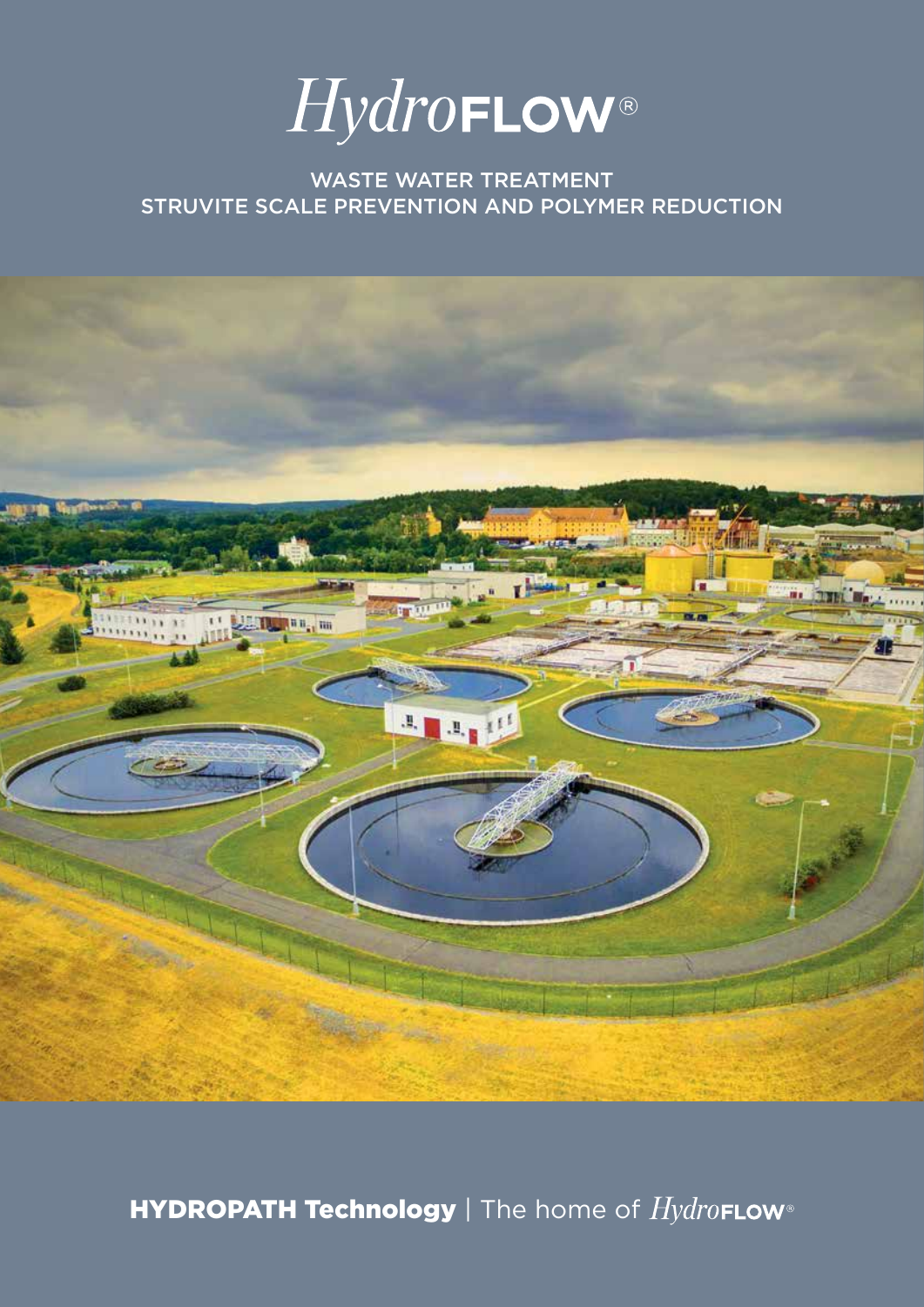# WASTE WATER TREATMENT, SCALE AND POLYMER REDUCTION



Two issues that are particularly problematic in the treatment of waste water are the build-up of deposits of struvite or other scaling, and the need to add expensive polymer flocculants to ensure the effectiveness of the dewatering process.

The award-winning HydroFLOW® units are designed to address both these issues in waste water from industries such as food and drink, manufacturing and sewerage. The electronic flocculation effects of the HydroFLOW® units give substantial savings in polymer use in dewatering centrifuges and belt presses, typically in excess of 15%. HydroFLOW® electronic water conditioners also offer a chemical-free alternative to attacking scale such as struvite and minimising physical interventions such as high pressure jet washing.

Installation is simple, with no system downtime, modification or draining required. HydroFLOW® units operate maintenance-free 24/7, providing maximum performance no matter the throughput.

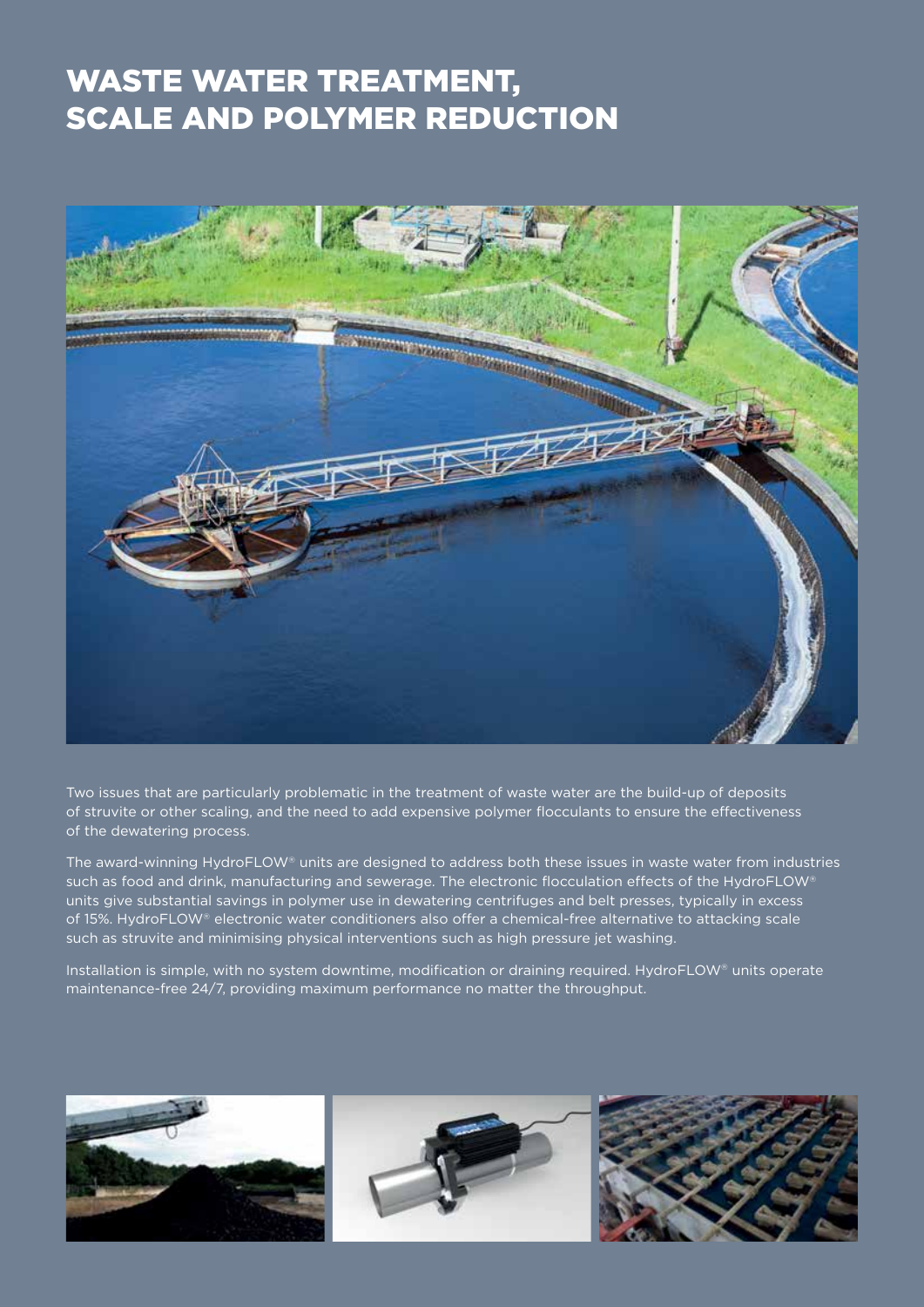# **CASE STUDY**

# WASTEWATER TREATMENT, CITY OF ORLANDO

The 2-meter wide belt presses at the City of Orlando Waste Water Treatment Plant suffered from severe struvite scale accumulation which greatly impeded the equipment's productivity and effectiveness. They wished to prevent new struvite scale accumulation, gradually remove existing struvite deposits, and if possible, reduce polymer usage. A custom 12" HydroFLOW® was installed on the feed to the belt press.

#### **RESULTS**

There was a marked reduction in the struvite build-up and existing struvite was gradually removed. The amount of polymer required to produce a cake of sufficient dryness was reduced by about 20%.



# INDEPENDENT TEST REPORT

"This technical memorandum verifies that the use of HydroFLOW® I Range units at the RWH Treatment Facility prevented scale formation in the centrate transfer pump and pipe. The HydroFLOW® units also caused changes in the characteristics of the existing scale, making it easy to be removed by the flowing liquid. It should be noted that following the test, RWHTF purchased and installed four HydroFLOW® units on the centrate and digested sludge lines"

**Samuel Jeyanayagam, PhD, PE, WEF Fellow/CH2M HILL, Inc. (CH2M)**

# OUR CUSTOMERS SAY

"The HydroFLOW® device not only reduced the rate of struvite accumulation it actually started to soften up existing deposits! Within a week, we started seeing large pieces coming off the first roller and the wash box. In addition, over half of the holes on the first roller were open. Within 35 days, a significant amount of the struvite in the belt press was removed."

**Plant Super Intendant, London, Ohio Waste Water Treatment Plant.**

# **RESULTS**





## **EXISTING STRUVITE GRADUALLY REMOVED**